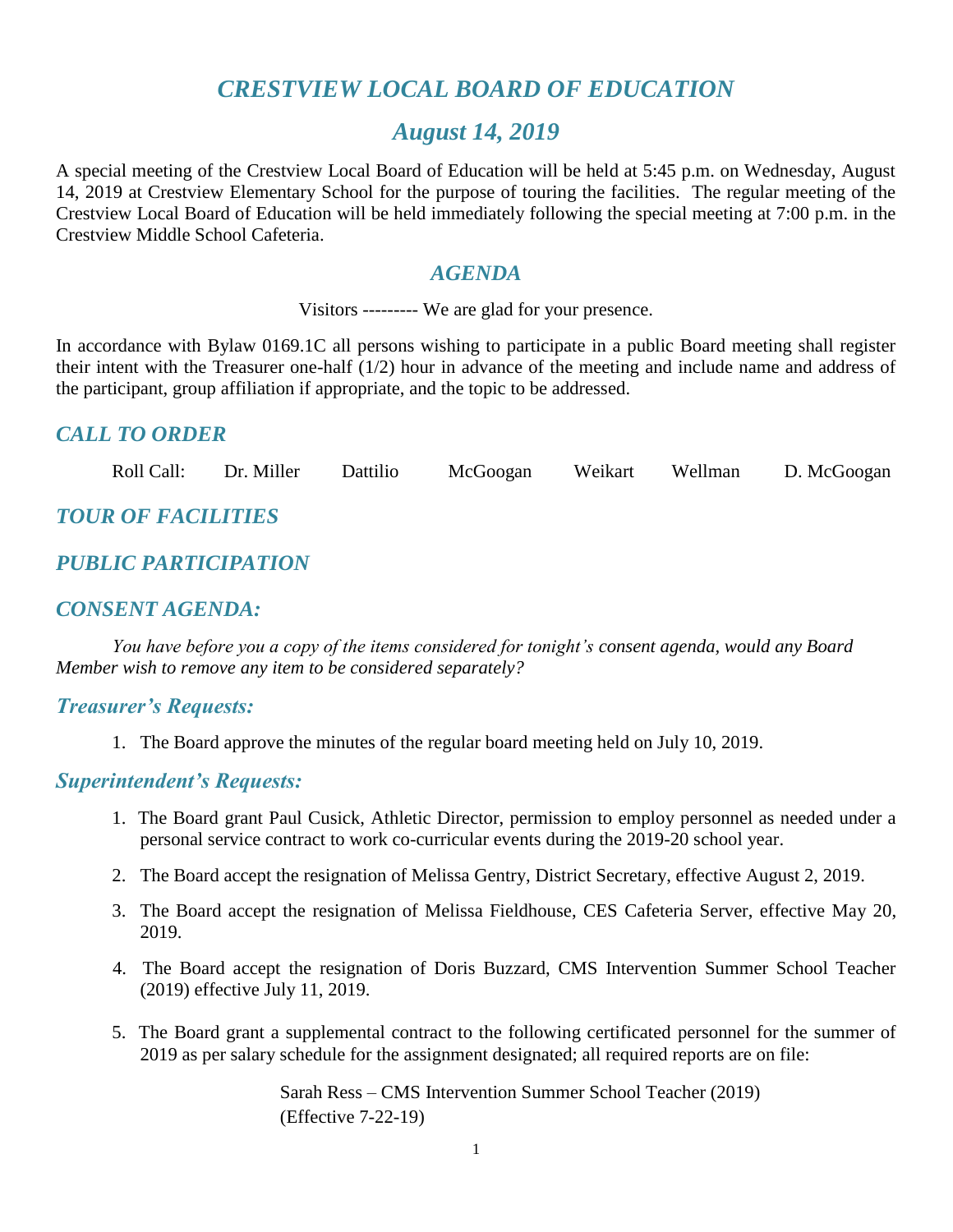6. The Board employ the following licensed personnel on a one (1) year limited contract basis for the 2019-20 school year according to the salary schedule as recommended by Matthew T. Manley, Superintendent, all required reports are on file:

Diane Campbell – CES 4<sup>th</sup> Grade Teacher

7. The Board approve the following non-teaching personnel for a one (1) year limited contract basis effective September 3, 2019 through July 31, 2020 according to the salary schedule as recommended by Matthew T. Manley, Superintendent, pending receipt of all required reports:

Stefanie Buhecker – District Secretary

8. The Board approve the following non-teaching personnel for a one (1) year limited contract basis effective August 1, 2019 through July 31, 2020 according to the salary schedule as recommended by Matthew T. Manley, Superintendent, all required reports are on file:

> Kelly Cusick - Cafeteria Cook Nicole Price – Cafeteria Cook Holly Price – Cafeteria Server Jamie Schultz – Cafeteria Server

9. The Board award the following licensed personnel a supplemental contract to serve as Resident Educator Mentors for up to fifty (50) hours of service mentoring new teachers at \$17.00 per hour for the 2019-20 school year.

> Kathryn Vrabel J. Grady Long

10. The Board approve placement on a higher teacher pay scale effective the beginning of the first semester for the 2019-20 school year; official transcripts are on file:

> Eric Bable – Masters+15 J. Grady Long – Masters+15

 11. The Board grant supplemental contracts to the following licensed personnel for the 2019-20 as per salary schedule for the assignment designated pursuant to O.R.C. 3313.53; all required reports are on file:

> Courtni Johnson – CHS Speech & Debate Club Veronica Kotel – CHS Chemistry Club Advisor Jill Colaneri – 7/8 Fall Cheerleading Advisor

 12. The Board grant pupil activity contracts to the following nonteaching personnel for the 2019-20 school year as per salary schedule for the assignment designated pursuant to O.R.C. 3313.53; all required reports are on file:

> Ian Theiss - CHS Woodwind Instructor (effective 8-7-19) Rachell Baker – CHS Varsity Girls Assistant Volleyball Coach Jacob Henderson – CMS Assistant Football Coach

 13. The Board approve the following personnel for Athletic Department event positions for 2019-20 school year.

> Ticket Manager - Michelle Crawford Ticket Seller - Michelle Crawford Ticket Seller - Jill Kallas Ticket Seller – Jennifer Burbick-Rothwell Andrew Williams – Varsity Football Chain Crew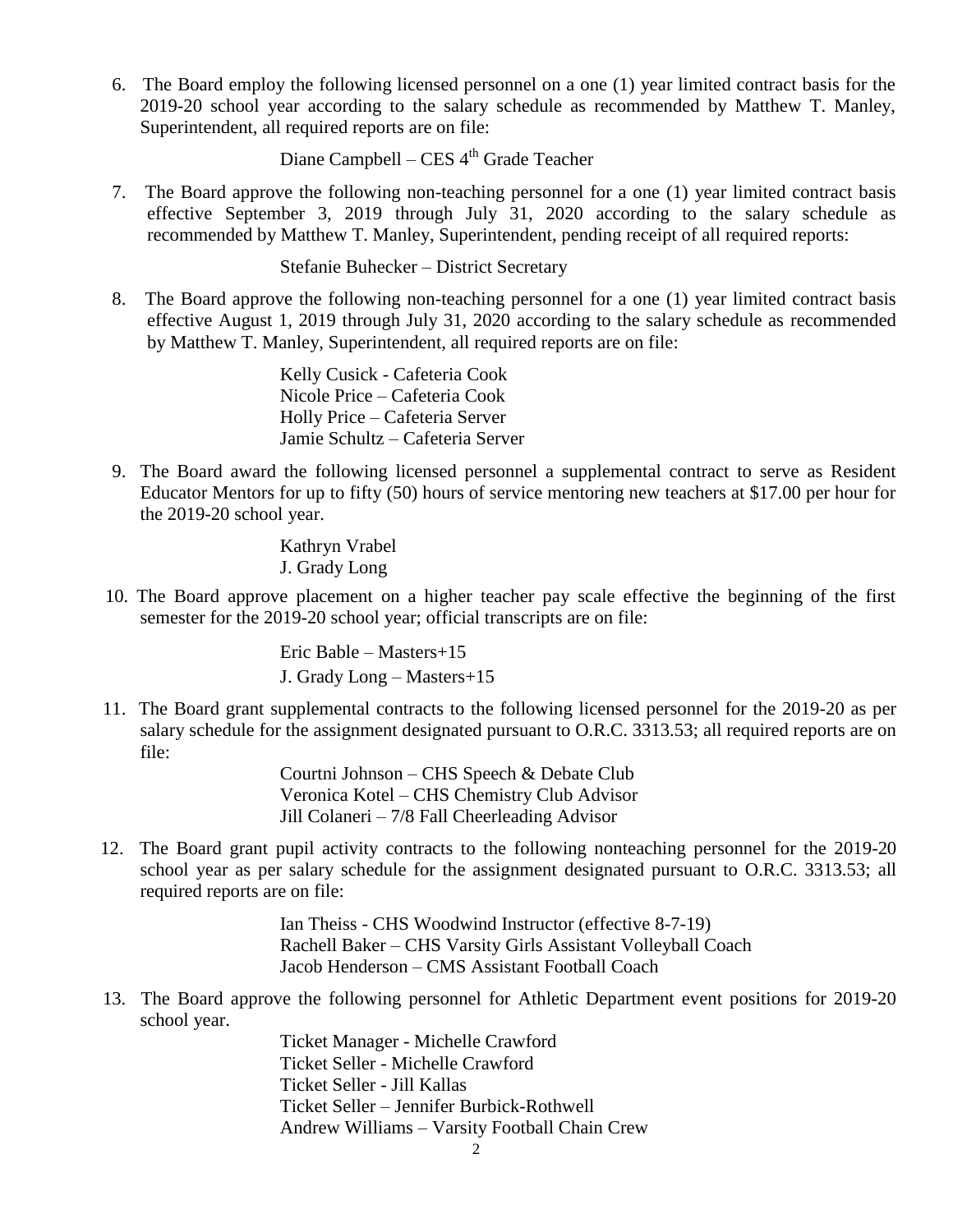14. The Board approve the following as a non-paid volunteers for the 2019-20 school year; all required reports are on file:

> Derek Ciapala – CMS/CHS Volunteer Cross Country Head Coach Cynthia Beveridge – CHS Volunteer Assistant Cross Country Coach Timothy Vargo – CMS Volunteer Assistant Football Coach

 15. The Board grant permission to the following to transport students by private vehicle during the 2019- 20 school year:

> Derek Ciapala - Cross Country Jennifer Burbick-Rothwell - Cross Country Cindy Beveridge – Cross Country

 16. The Board approve the following certificated personnel be placed on the approved substitute list for the 2019-20 school year, be granted a limited teaching contract, substitute basis only, according to salary schedule; all required reports are on file:

*High School, Middle School & Elementary School*

Cynthia Straney – Multi Age (P-12)

17. The Board approve the following non-teaching personnel be placed on the approved substitute list for the 2019-20 school year, substitute basis only, according to wage rate for the assignment designated; all required reports are on file:

> *Cafeteria:* Cynthia Straney *Secretary:* Cynthia Straney

18. The Board approve the following student fees for the 2019-20 school year:

| <b>Integrated Science</b>   | \$15.00 |
|-----------------------------|---------|
| Art(HS)                     | 15.00   |
| Chemistry I and II          | 15.00   |
| Biology I                   | 15.00   |
| Anatomy/Advanced Biology    | 15.00   |
| Physics                     | 15.00   |
| <b>Creative Foods</b>       | 15.00   |
| Adventures in Family Life   | 15.00   |
| Digital Photography         | 15.00   |
| <b>Instrument Usage Fee</b> | 30.00   |
| K-8 School Fee              | 15.00   |
| <b>Technology Fee</b>       | 35.00   |

- 19. The Board approve a resolution to contract with the Columbiana County Board of Developmental Disabilities to provide educational services for school-age multi-handicapped students.
- 20. The Board approve the following Teacher Handbooks for the 2019-20 school year as presented.

Crestview High School Crestview Middle School Crestview Elementary School

- 21. The Board approve the Transportation Department Handbook for the 2019-20 school year as presented by Richard Burbick, Transportation Supervisor.
- 22. The Board approve to employ Student Athletic Department Helpers for the Athletic Department for the school year 2019-20 at the rate of \$9.00 per game.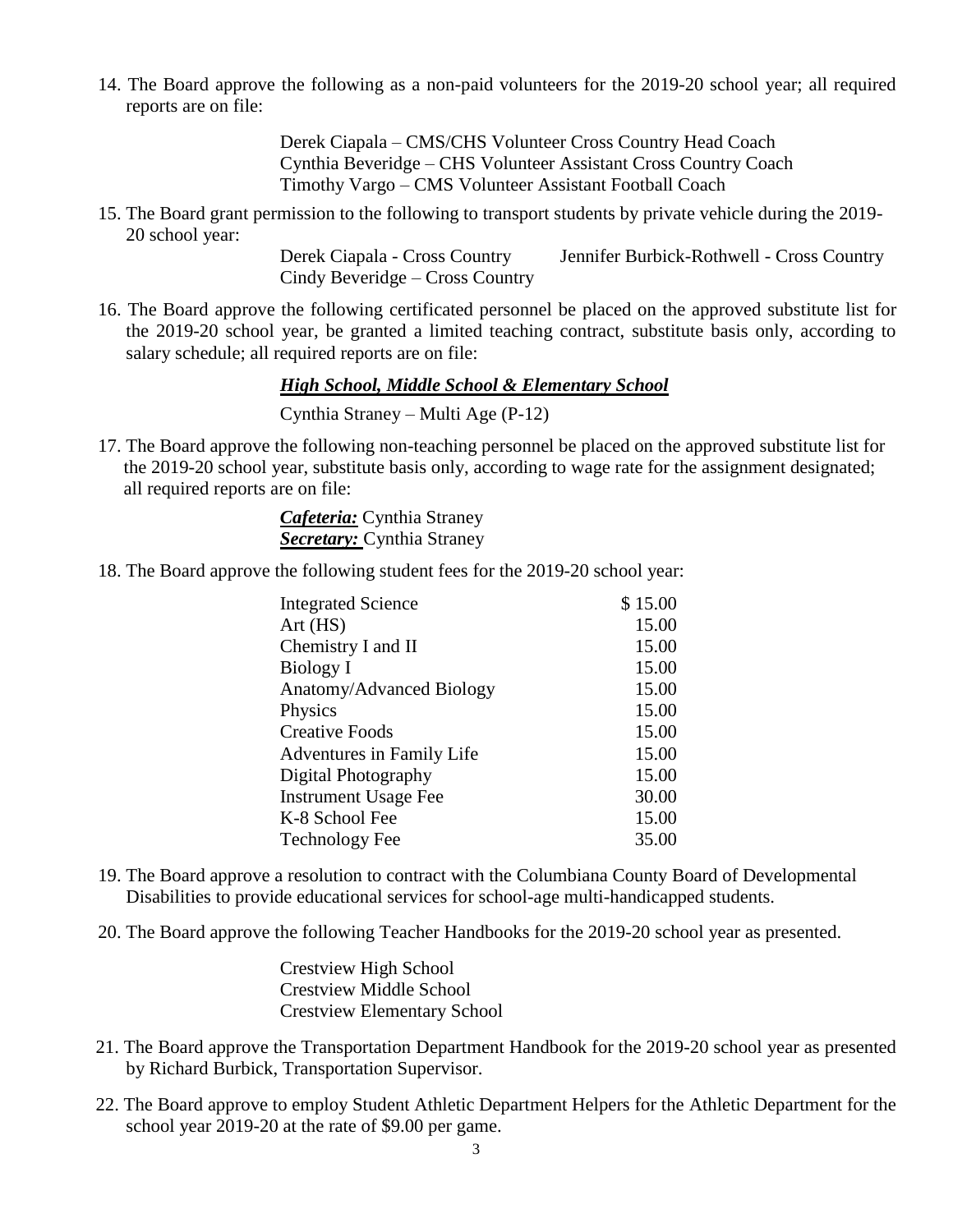23. The Board approve the following substitute employee salary schedule for the 2019-20 year:

Ticket Takers - \$10.00 per hour Ticket Sellers - \$10.00 per hour

24. The Board authorize the Superintendent and Treasurer to advertise for the snow removal contract for the 2019-20 and 2020-21 school years.

#### **END of CONSENT AGENDA**

Recommend the Board approve the consent agenda as presented:

|         |         | Moved by _____, second by _____to approve consent agenda. Vote yes_ |        |  |
|---------|---------|---------------------------------------------------------------------|--------|--|
| Vote no | Absent: | Motion carried .                                                    | Failed |  |

# *Treasurer's Requests/Recommendations not included in Consent Agenda:*

1. Approve financial reports and investments as prepared and presented.

Moved by \_\_\_\_\_, second by \_\_\_\_\_. Vote yes: \_\_\_\_\_, \_\_\_\_\_, \_\_\_\_\_, \_\_\_\_\_, \_\_\_\_\_. Vote no: \_\_\_\_,  $\underbrace{\hspace{1cm}}$ ,  $\underbrace{\hspace{1cm}}$ ,  $\underbrace{\hspace{1cm}}$  Absent:  $\underbrace{\hspace{1cm}}$ ,  $\underbrace{\hspace{1cm}}$ . Motion carried  $\underbrace{\hspace{1cm}}$ . Failed  $\underbrace{\hspace{1cm}}$ .

 2. Recommend: The Board approve the electricity supply agreement with Freeport Energy effective January 1, 2020 through December 31, 2022.

| Moved by | second by | Vote yes: |                |        | vote no: |  |
|----------|-----------|-----------|----------------|--------|----------|--|
|          | Absent:   |           | Motion carried | Failed |          |  |

3. Recommend: The Board approve a resolution to establish Fund #004 for building.

Moved by \_\_\_\_\_, second by \_\_\_\_\_. Vote yes: \_\_\_\_\_, \_\_\_\_\_, \_\_\_\_\_, \_\_\_\_\_, \_\_\_\_\_. Vote no: \_\_\_\_, ——, ——, ——, ———, Absent: \_\_\_\_, \_\_\_\_\_. Motion carried \_\_\_\_\_. Failed \_\_\_\_.

## *Board Reports:*

| 1. Career Center Report               | Mr. Wellman       |
|---------------------------------------|-------------------|
| 2. Student Achievement Liaison Report | Mr. Dattilio      |
| 3. Legislative Report                 | Mr. Weikart       |
| <b>Student Board Member Report</b>    | Mr. McGoogan, Jr. |

## *Superintendent's Committee Reports:*

| 1. Buildings & Grounds | Mr. McGoogan |
|------------------------|--------------|
| 2. Athletic Council    | Mr. Dattilio |
| 3. Personnel           | Mrs. Wellman |
| 4. Finance Audit       | Mrs. Wellman |
| 5. Policy              | Mrs. Wellman |
| 6. Communications      | Mr. Weikart  |
| 7. Insurance           | Mr. Weikart  |
| 8. Business Advisory   | Mrs. Wellman |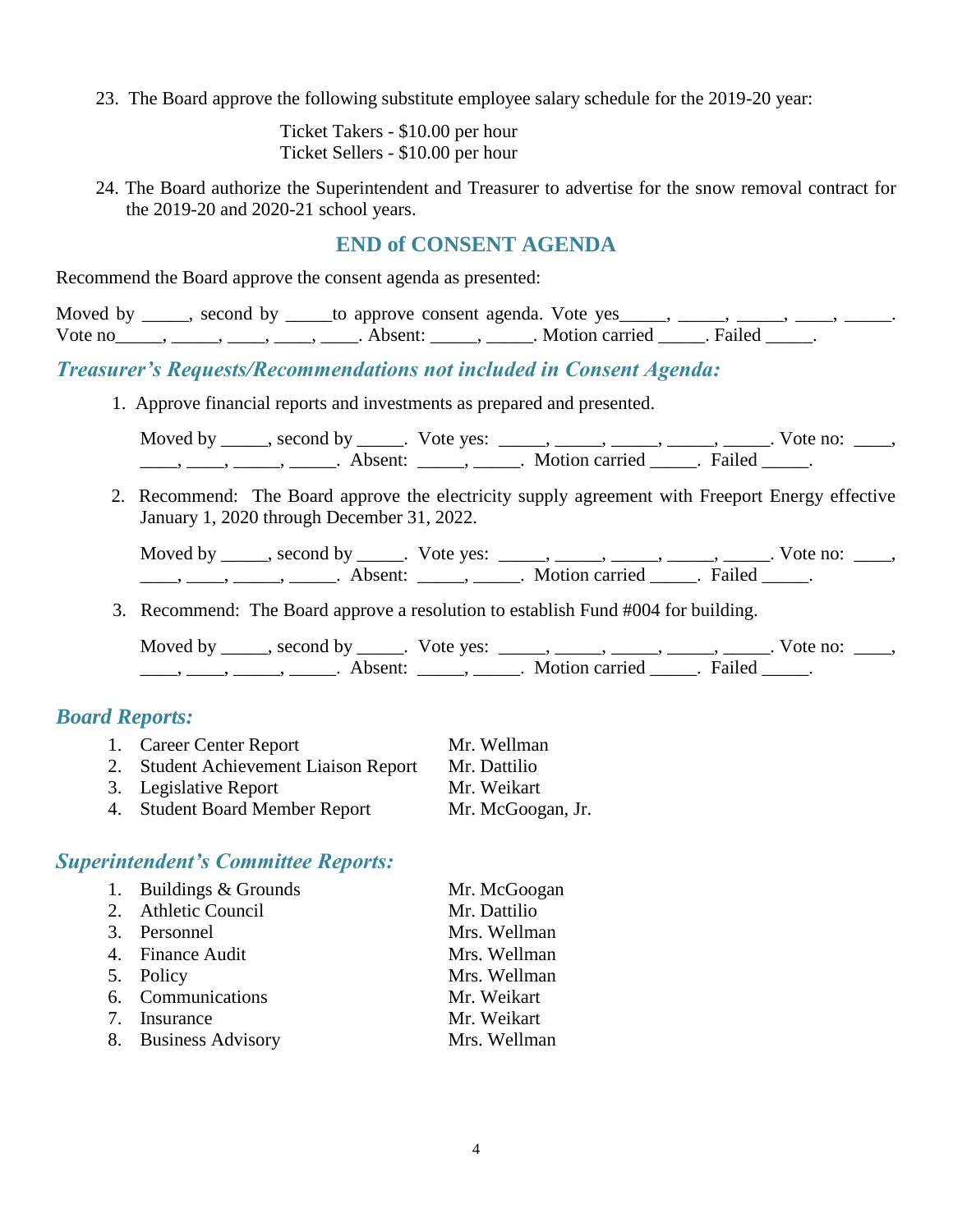# *Administrative Reports:*

| 1. Elementary School | Mrs. Dangerfield   |
|----------------------|--------------------|
| 2. Middle School     | Mrs. Lemaster      |
| 3. High School       | Mrs. Nappi         |
| 4. Special Education | Mr. Pancake        |
| 5. Athletic          | Mr. Cusick         |
| 6. Lunchroom         | <b>Miss Wilmes</b> |
| 7. Technology        | Mr. Miller         |
| 8. Transportation    | Mr. Burbick        |
| 9. Maintenance       | Mr. Radman         |
|                      |                    |

# **Superintendent's Report:** Mr. Manley

# *Superintendent's Requests/Recommendations not included in Consent Agenda:*

1. Recommend: The Board approve to hire the following Sheriff Deputies for security at \$30.00 per hour for the 2019-20 school year; all required reports are on file:

Damin Beadnell….Steve Boyd….Willie Coleman….Brian Deack….Luke Skidmore

| Moved by | second by           | Vote ves: |                |        | Vote no: |  |
|----------|---------------------|-----------|----------------|--------|----------|--|
|          | Absent <sup>.</sup> |           | Motion carried | Failed |          |  |

2. Recommend: The Board sanctions swimming as a club sport with the Ohio High School Athletic Association, effective 2019-20 season and to allow participation in the 2019-20 OHSAA Swim Meet.

Moved by \_\_\_\_\_, second by \_\_\_\_\_. Vote yes:  $\_\_\_\_\_\_\_\_\_\_\_\_\_\_\_\_\_\_\_$  \_\_\_\_, \_\_\_\_, \_\_\_\_. Vote no:  $\_\_\_\_\_\$ \_\_\_\_\_, \_\_\_\_\_\_, \_\_\_\_\_\_\_. Absent: \_\_\_\_\_\_, \_\_\_\_\_\_. Motion carried \_\_\_\_\_\_. Failed \_\_\_\_\_.

3. Recommend: A resolution providing for the issuance and sale of not to exceed \$1,000,000 of notes, in anticipation of the issuance of bonds, for the purpose of constructing, furnishing and equipping a new prek-12 school building and otherwise improving school district buildings and facilities and clearing, improving and equipping their sites.

*WHEREAS*, at an election held on May 5, 2019, on the question of issuing bonds of the School District in the aggregate principal amount of \$5,200,000 for the purpose stated in Section 1 and of levying taxes outside the ten-mill limitation to pay the debt charges on those bonds and any anticipatory securities, the requisite majority of those voting on the question voted in favor of it; and

*WHEREAS*, this Board has determined that it is necessary and appropriate at this time to issue the Notes described in Section 3 (the Notes) in anticipation of the issuance of the bonds described in Section 1 (the Bonds) to evidence a portion of the indebtedness approved by the electors for the purpose stated in Section 1; and

*WHEREAS*, this Board has requested that the Treasurer, as the fiscal officer, certify the estimated life or period of usefulness of the improvement described in Section 1, the estimated maximum maturity of the Bonds and the maximum maturity of the Notes to be issued in anticipation of the Bonds; and

*WHEREAS*, the Treasurer has certified that the estimated life or period of usefulness of the improvement is at least five years, the maximum maturity of the Bonds is 35 years, based on the provisions of Sections 133.19 and 133.20 of the Revised Code, and the maximum maturity of the Notes described in Section 3 is 240 months from their date of issuance;

*NOW, THEREFORE, BE IT RESOLVED* by the Board of Education of Crestview Local School District, County of Columbiana, Ohio: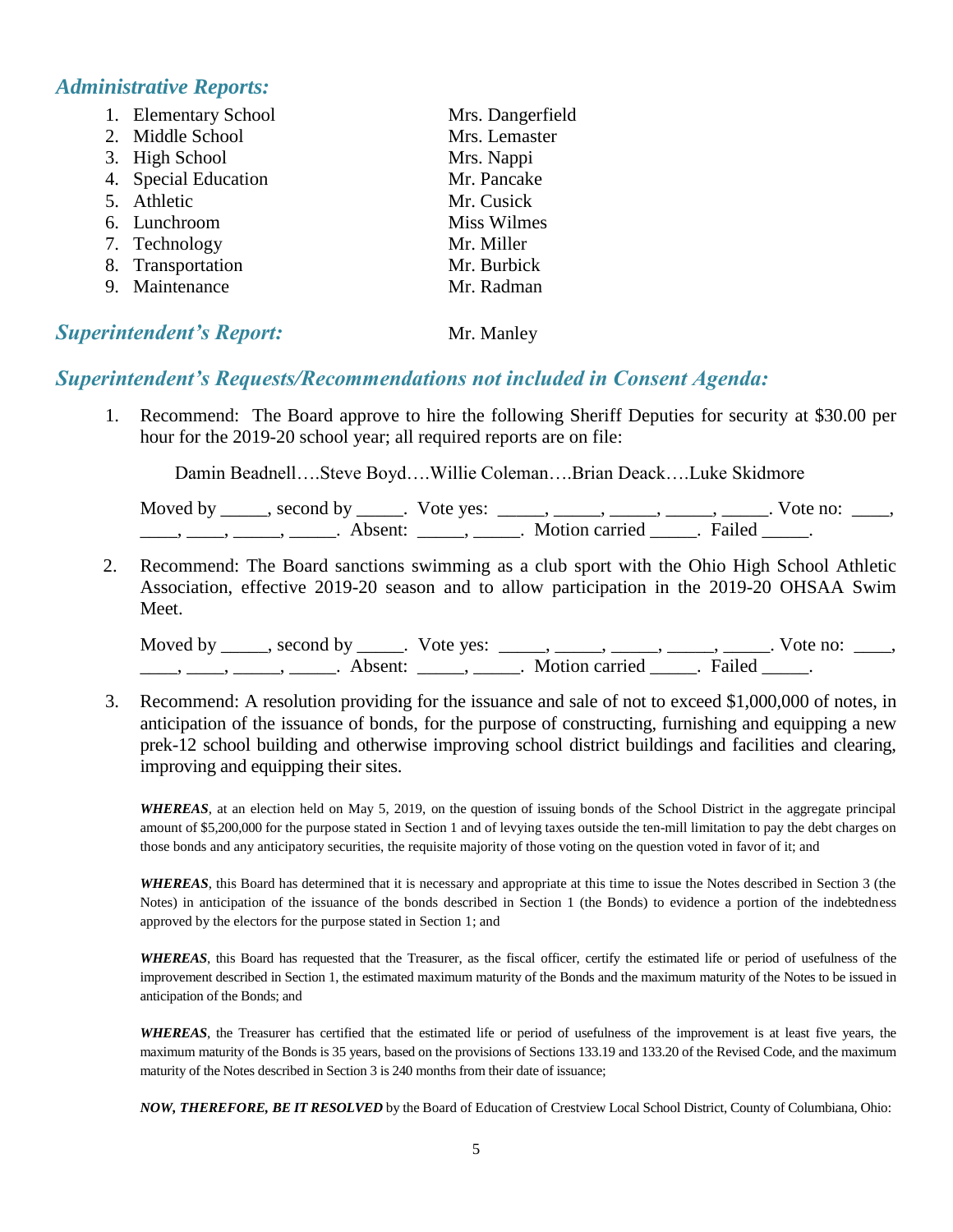Section 1. Authorized Principal Amount of Anticipated Bonds and Purpose. It is necessary to issue bonds of the School District in an aggregate principal amount not to exceed \$1,000,000 (the Bonds) for the purpose of constructing, furnishing and equipping a new PreK-12 school building and otherwise improving school district buildings and facilities and clearing, improving and equipping their sites.

Section 2. Estimated Bond Terms. The Bonds shall be dated approximately August 1, 2020, shall bear interest at the now estimated rate of 5.25% per year, payable semiannually on June 1 and December 1 of each year, commencing December 1, 2020, and until the principal amount is paid, and are estimated to mature in 35 annual principal installments on December 1 of each year, commencing in 2020, that are in such amounts that the total principal and interest payments on the Bonds in any fiscal year in which principal is payable are substantially equal.

Section 3. Authorized Principal Amount of Notes; Note Terms. It is necessary to issue and this Board determines that notes in an aggregate principal amount not to exceed \$1,000,000 (the Notes) shall be issued in anticipation of the issuance of the Bonds. The Notes shall be dated their date of issuance and shall mature one year from the date of issuance, provided that the Treasurer may, if it is determined to be necessary or advisable to the sale of the Notes, establish a maturity date that is any date that is not later than one year from the date of issuance by setting forth that maturity date in the certificate signed in accordance with Section 6 (the Final Terms Certificate). The Notes shall bear interest at a rate not to exceed 5.00% per year (computed on the basis of a 360-day year consisting of 12 30-day months), payable at maturity, and until the principal amount is paid or payment is provided for, all subject to the paragraph immediately following. The aggregate principal amount of and rate of interest on the Notes shall be determined by the Treasurer in the Final Terms Certificate. If requested by the Original Purchaser (as defined in Section 6) and if the Treasurer has determined to sign the Standby Note Purchase Agreement (as defined and provided in Section 6(d)), the Notes may provide that, in the event that the School District does not pay or make provision for payment at maturity of the debt charges on the Notes, the principal amount of the Notes shall bear interest at a different rate not to exceed the After Maturity Rate (as defined in the Standby Note Purchase Agreement) from the maturity date until the School District pays or makes provision to pay that principal amount.

Section 4. Payment of Debt Charges; Paying Agent. The debt charges on the Notes shall be payable in lawful money of the United States of America, or in Federal Reserve funds of the United States of America if so requested by the Original Purchaser, and shall be payable, without deduction for services of the School District's paying agent, at the designated corporate trust office of The Huntington National Bank, or at the designated corporate trust office or other office of a bank or trust company designated by the Treasurer in the Final Terms Certificate after determining that the payment at that bank or trust company will not endanger the funds or securities of the School District and that proper procedures and safeguards are available for that purpose, or at the office of the Treasurer if agreed to by the Treasurer and the Original Purchaser as defined in Section 6 (the Paying Agent). If so requested by the Paying Agent, the Treasurer is authorized to sign and deliver, in the name and on behalf of the School District, a Paying Agent Agreement between the School District and the Paying Agent. Unless paid from other sources, the Treasurer shall provide for the payment of the services rendered and for reimbursement of expenses incurred pursuant to the Paying Agent Agreement from the proceeds of the Notes to the extent available and then from other money lawfully available and appropriated or to be appropriated for that purpose.

Section 5. Execution of Notes; Book Entry System. The Notes shall be signed by the President or Vice President and Treasurer of this Board in the name of the School District and in their official capacities, provided that one of those signatures may be a facsimile. The Notes shall be issued in the denominations and numbers as requested by the Original Purchaser and approved by the Treasurer in the Final Terms Certificate, provided that no Note shall be issued in a denomination less than \$100,000. The entire principal amount may be represented by a single note and may be issued as fully registered securities (for which the Treasurer will serve as note registrar) and in book entry or other uncertificated form in accordance with Section 9.96 and Chapter 133 of the Revised Code if it is determined by the Treasurer that issuance of fully registered securities in that form will facilitate the sale and delivery of the Notes. The Notes shall not have coupons attached, shall be numbered as determined by the Treasurer and shall express upon their faces the purpose, in summary terms, for which they are issued and that they are issued pursuant to the provisions of Chapter 133 of the Revised Code, the approval of the electors at the election identified in the first preamble of this Resolution, this Resolution and the Final Terms Certificate. As used in this Section and this Resolution:

"Book entry form" or "book entry system" means a form or system under which (i) the ownership of beneficial interests in the Notes and the principal of, and interest on, the Notes may be transferred only through a book entry, and (ii) a single physical Note certificate in fully registered form is issued by the School District only to a Depository or its nominee, with such Note deposited or maintained in the custody of the Depository or its agent for that purpose. The book entry maintained by others than the School District is the record that identifies the owners of beneficial interests in the Notes and that principal and interest.

"Depository" means any securities depository that is a clearing agency under federal law operating and maintaining, with its Participants or otherwise, a book entry system to record ownership of beneficial interests in the Notes or the principal of, or interest on, the Notes and to effect transfers of the Notes, in book entry form, and includes and means initially The Depository Trust Company (a limited purpose trust company), New York, New York.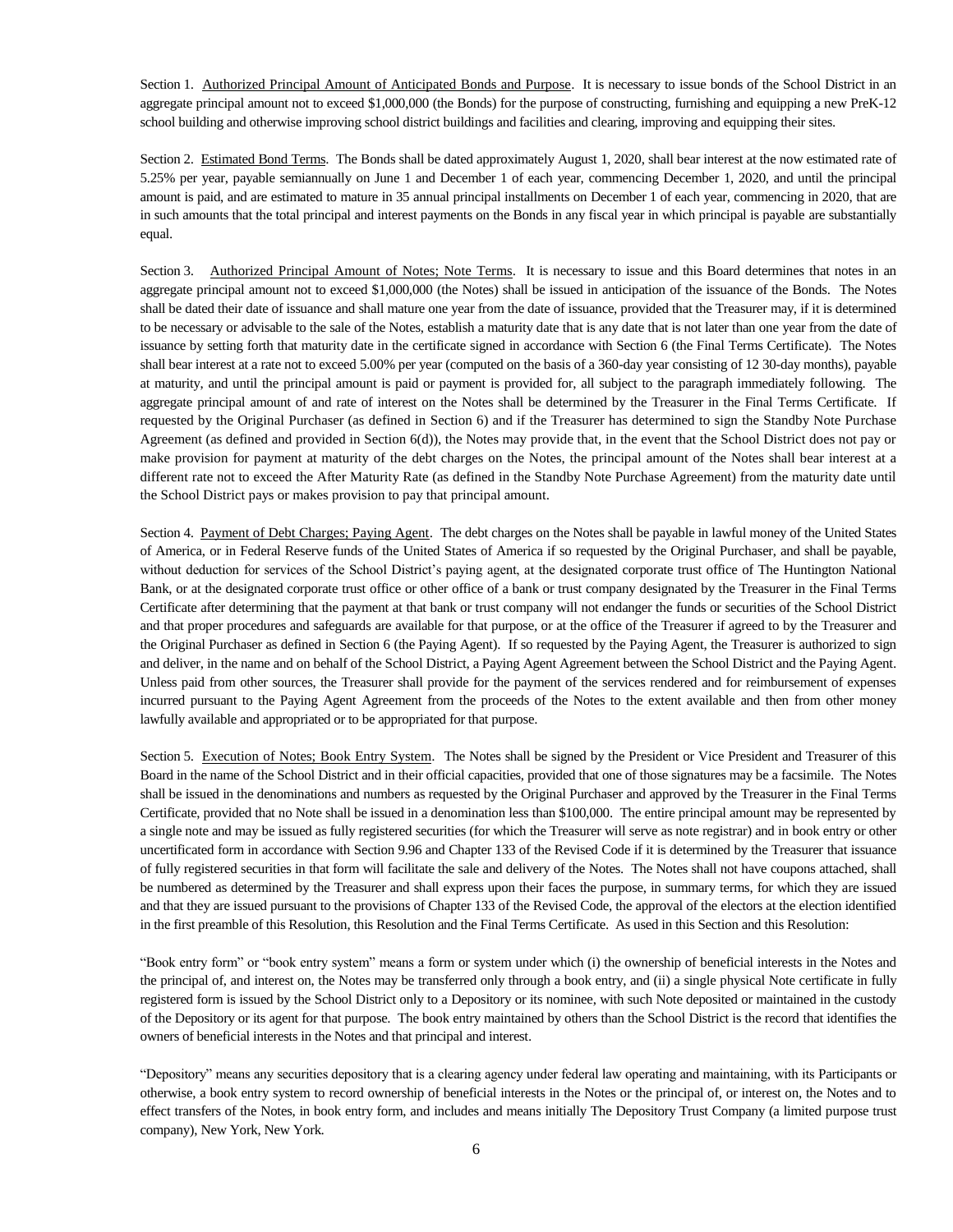"Participant" means any participant contracting with a Depository under a book entry system and includes security brokers and dealers, banks and trust companies, and clearing corporations.

The Notes may be issued to a Depository for use in a book entry system and, if and as long as a book entry system is utilized: (i) the Notes may be issued in the form of a single Note made payable to the Depository or its nominee and deposited or maintained in the custody of the Depository or its agent for that purpose; (ii) the beneficial owners in book entry form shall have no right to receive the Notes in the form of physical securities or certificates; (iii) ownership of beneficial interests in book entry form shall be shown by book entry on the system maintained and operated by the Depository and its Participants, and transfers of the ownership of beneficial interests shall be made only by book entry by the Depository and its Participants; and (iv) the Notes as such shall not be transferable or exchangeable, except for transfer to another Depository or to another nominee of a Depository, without further action by the School District.

If any Depository determines not to continue to act as a Depository for the Notes for use in a book entry system, the Treasurer may attempt to establish a securities depository/book entry relationship with another qualified Depository. If the Treasurer does not or is unable to do so, the Treasurer, after making provision for notification of the beneficial owners by the then Depository and any other arrangements deemed necessary, shall permit withdrawal of the Notes from the Depository, and shall cause the Notes in bearer or payable to order form to be signed by the officers authorized to sign the Notes and delivered to the assigns of the Depository or its nominee, all at the cost and expense (including any costs of printing), if the event is not the result of School District action or inaction, of those persons requesting such issuance.

The Treasurer is also hereby authorized and directed, to the extent necessary or required, to enter into any agreements determined necessary in connection with the book entry system for the Notes, after determining that the signing thereof will not endanger the funds or securities of the School District.

Section 6. Sale of the Notes; Note Purchase Agreement; Application for Rating.

(a) Sale of Notes to Original Purchaser. The Notes shall be sold at not less than par to RBC Capital Markets, LLC (the Original Purchaser), in accordance with law and the provisions of this Resolution, the Note Purchase Agreement (as defined below) and the Final Terms Certificate. The Treasurer shall sign the Final Terms Certificate evidencing the sale to the Original Purchaser, cause the Notes to be prepared, and have the Notes signed and delivered, together with a true transcript of proceedings with reference to the issuance of the Notes if requested by the Original Purchaser, to the Original Purchaser upon payment of the purchase price. The President and Vice President and Treasurer of this Board and the Superintendent, as appropriate, are each authorized and directed to sign any transcript certificates, financial statements and other documents and instruments and to take such actions as are necessary or appropriate to consummate the transactions contemplated by this Resolution.

(b) Note Purchase Agreement. The Treasurer shall sign and deliver, in the name and on behalf of the School District, the Note Purchase Agreement between the School District and the Original Purchaser (the Note Purchase Agreement), in substantially the form as is now on file with the Treasurer, providing for the sale to, and the purchase by, the Original Purchaser of the Notes. The Note Purchase Agreement is approved, together with any changes or amendments that are not inconsistent with this Resolution and not substantially adverse to the School District and that are approved by the Treasurer on behalf of the School District, all of which shall be conclusively evidenced by the signing of the Note Purchase Agreement or amendments thereto.

(c) Rating and Financing Costs. The Treasurer is authorized to request a rating for the Notes from one or more nationally recognized rating agencies. The expenditure of the amounts necessary to secure that rating or those ratings and to pay the other financing costs (as defined in Section 133.01 of the Revised Code) in connection with the Notes is authorized and approved, and the Treasurer is authorized to provide for the payment of any such amounts and costs from the proceeds of the Notes to the extent available and otherwise from any other funds lawfully available that are appropriated or shall be appropriated for that purpose.

(d) Ohio Market Access Program. If the Treasurer determines in the Final Terms Certificate for it to be in the best interest of and financially advantageous to the School District, the School District shall participate in the Treasurer of State's Ohio Market Access Program.

The Standby Note Purchase Agreement (Standby Note Purchase Agreement) and Paying Agent Agreement (Paying Agent Agreement) are hereby authorized in the forms presented to this Board with such changes not materially adverse to the School District as may be approved by the officers of the School District executing the Standby Note Purchase Agreement and Paying Agent Agreement. The School District acknowledges the agreement of the Treasurer of State in the Standby Note Purchase Agreement that, in the event the School District is unable to repay the principal amount and accrued and unpaid interest of the Notes at their maturity, whether through its own funds or through the issuance of other obligations of the School District, the Treasurer of State agrees (A) to purchase the Notes from the holders or beneficial owners thereof upon their presentation to the Treasurer of State for such purchase at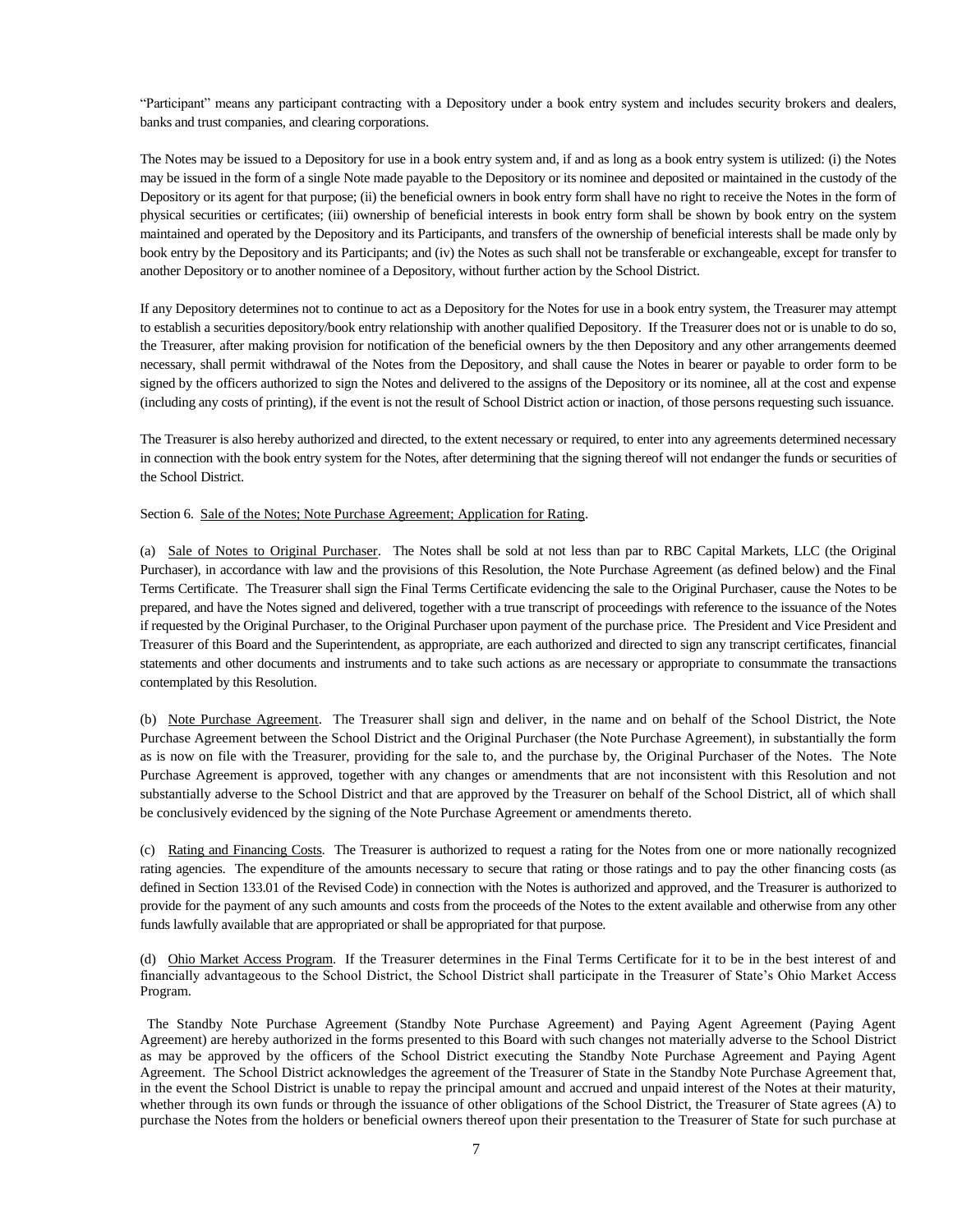a price of par plus accrued interest to maturity or (B) to purchase renewal notes of the School District in a principal amount not greater than the principal amount of the Notes plus interest due at maturity, with such renewal notes bearing interest at the Renewal Note Rate (as defined in the Standby Note Purchase Agreement), maturing not more than one year after the date of their issuance, and being prepayable at any time with 30 days' notice, provided that in connection with the Treasurer of State's purchase of such renewal notes the School District shall deliver to the Treasurer of State an unqualified opinion of nationally recognized bond counsel that (i) such renewal notes are the legal, valid and binding general obligations of the School District, and the principal of and interest on such renewal notes, unless paid from other sources, are to be paid from the proceeds of the levy of ad valorem taxes, unlimited as to amount or rate, on all property subject to ad valorem taxes levied by this Board and (ii) interest on the renewal notes is excluded from gross income for federal income tax purposes under Section 103 of the Internal Revenue Code, as amended, to the same extent that interest on the Notes is so excluded.

The officers signing the Notes are authorized to take all actions that may in their judgment reasonably be necessary to provide for the Standby Note Purchase Agreement, including but not limited to the inclusion of a notation on the form of the Notes providing notice to the holders or beneficial owners of the existence of the Standby Note Purchase Agreement and providing instructions to such holders or beneficial owners regarding the presentation of the Note for purchase by the Treasurer of State at stated maturity.

Section 7. Application of Note Proceeds. The proceeds from the sale of the Notes, except any premium and accrued interest, shall be paid into the proper fund or funds and those proceeds are appropriated and shall be used for the purpose for which the Notes are being issued. Any portion of those proceeds representing premium and accrued interest shall be paid into the Bond Retirement Fund.

Section 8. Application and Pledge of Bond or Renewal Note Proceeds or Excess Funds. The par value to be received from the sale of the Bonds or any renewal notes and any excess funds resulting from the issuance of the Notes, shall, to the extent necessary, be used to pay debt charges on the Notes at maturity and are pledged for that purpose.

Section 9. Provisions for Tax Levy. During the year or years in which the Notes are outstanding, there shall be levied on all the taxable property in the School District, in addition to all other taxes, the same tax that would have been levied if the Bonds had been issued without the prior issuance of the Notes. The tax shall be unlimited as to amount or rate, shall be and is ordered computed, certified, levied and extended upon the tax duplicate and collected by the same officers, in the same manner, and at the same time that taxes for general purposes for each of those years are certified, levied, extended and collected, and shall be placed before and in preference to all other items and for the full amount thereof. The proceeds of the tax levy shall be placed in the Bond Retirement Fund, which is irrevocably pledged for the payment of the debt charges on the Notes or the Bonds when and as the same fall due.

Section 10. Federal Tax Considerations. The School District covenants that it will use, and will restrict the use and investment of, the proceeds of the Notes in such manner and to such extent as may be necessary so that (a) the Notes will not (i) constitute private activity bonds or arbitrage bonds under Section 141 or 148 of the Internal Revenue Code of 1986, as amended (the Code), or (ii) be treated other than as bonds the interest on which is excluded from gross income under Section 103 of the Code and (b) the interest on the Notes will not be an item of tax preference under Section 57 of the Code.

The School District further covenants that (a) it will take or cause to be taken such actions that may be required of it for the interest on the Notes to be and to remain excluded from gross income for federal income tax purposes, (b) it will not take or authorize to be taken any actions that would adversely affect that exclusion and (c) it, or persons acting for it, will, among other acts of compliance, (i) apply the proceeds of the Notes to the governmental purposes of the borrowing, (ii) restrict the yield on investment property, (iii) make timely and adequate payments to the federal government, (iv) maintain books and records and make calculations and reports and (v) refrain from certain uses of those proceeds and, as applicable, of property financed with such proceeds, all in such manner and to the extent necessary to assure such exclusion of that interest under the Code.

The Treasurer, as the fiscal officer, or any other officer of this Board or the School District having responsibility for the issuance of the Notes is hereby authorized (a) to make or effect any election, selection, designation (including specifically designation of the Notes as "qualified tax-exempt obligations" if such designation is applicable and desirable, and to make any related necessary representations and covenants), choice, consent, approval or waiver on behalf of the School District with respect to the Notes as the School District is permitted or required to make or give under the federal income tax laws, including, without limitation thereto, any of the elections provided for in or available under Section 148 of the Code, for the purpose of assuring, enhancing or protecting the favorable tax treatment or status of the Notes or interest thereon or assisting compliance with requirements for that purpose, reducing the burden or expense of such compliance, reducing the rebate amount or payments or penalties, or making payments of special amounts in lieu of making computations to determine, or paying, excess earnings as rebate, or obviating those amounts or payments, as determined by that officer, which action shall be in writing and signed by the officer, (b) to take any and all other actions, make or obtain calculations, make payments, and make or give reports, covenants and certifications of and on behalf of the School District, as may be appropriate to assure the exclusion of interest from gross income and the intended tax status of the Notes, and (c) to give one or more appropriate certificates of the School District, for inclusion in